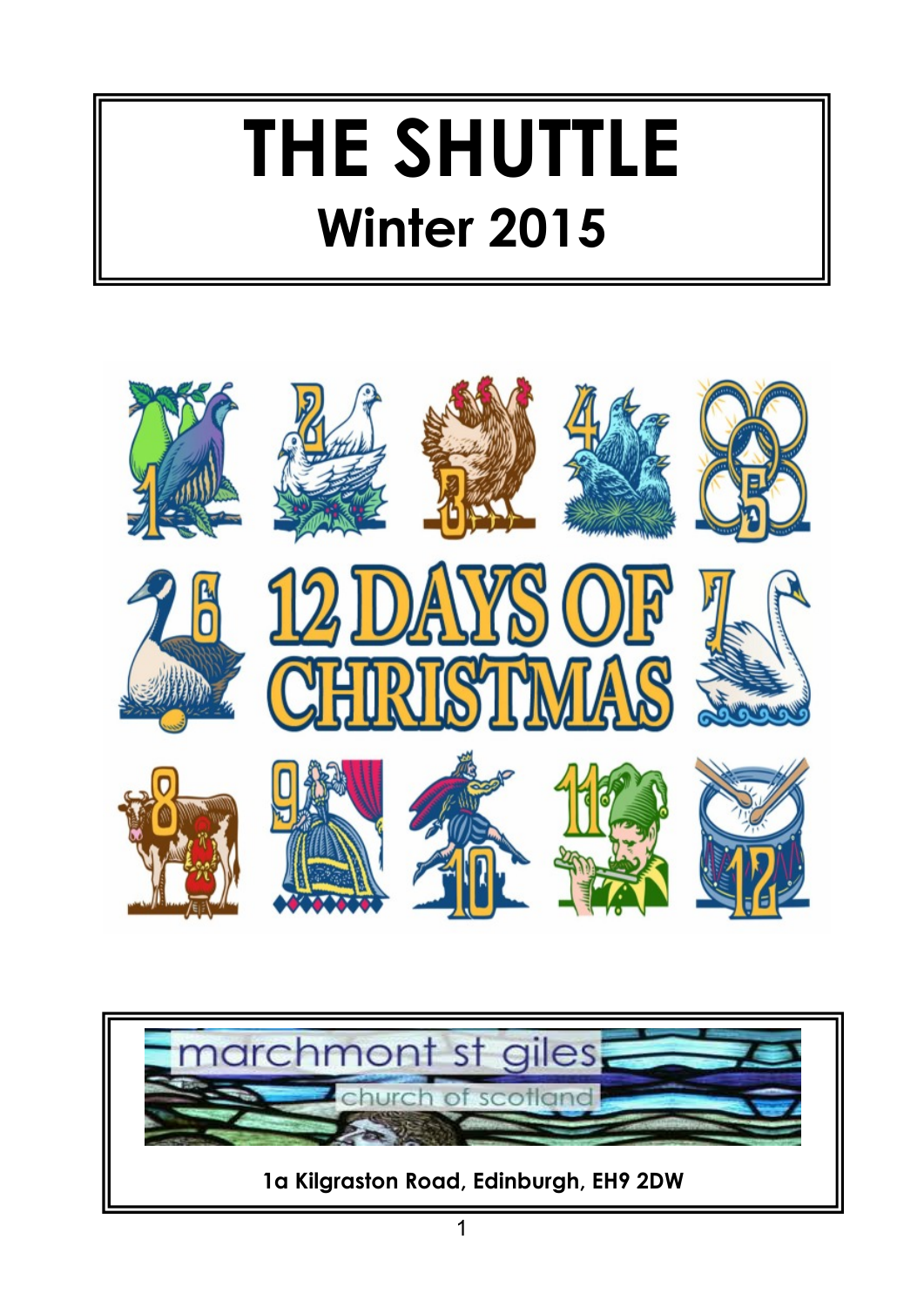# **Meeting Matters**

#### **December**

- 13 9.50 Family Service
	- 10.30 Nine Lessons & Carols
		- 3.00 Blue Service
- 14 10.00 Christmas Toddler Church
- 16 12.30 Butterflies Plus Christmas Lunch
- 20 9.50 Family Service
- 10.30 Nativity & Gift Service & Baptism
- 24 4.00 Christingle Service
	- 11.00 Community Carol Singing
	- 11.30 Watch-night Service followed by Mulled wine
- 25 10.00 Family Christmas Day Service
- 27 10.30 Morning Worship and Side Chapel Communion

### **January**

- 3 9.50 Family Service
- 10.30 Morning Worship
- 10 9.50 Family Service
	- Morning Worship
- 17 9.50 Family Service
	- 10.30 Morning Worship
- 19 2.30 Guild : Rev Dr John Munro Working through Conflict
	- 10.30 Morning Worship
- 31 9.50 Early Family Service
	- 10.30 Service of Holy Communion

## **February**

- 7 9.50 Early Family Service
	- 10.30 Morning Worship Articles for the February/March issue of The Shuttle should be in **no later than today please.**
- 14 9.50 Early Family Service
	- 10.30 Morning Worship
- 16 2.30 Guild : Charles Burnett The Thistle Chapel

# **Front Page**

The Rev Colin Dempster explores some of the religious symbolism in this well-known seasonal song.

'The Twelve Days of Christmas' is thought to have originated in France before coming to Britain where the words were translated and added to in English, around the early 17th century.

(See pages 12-13) (Reprinted from Life & Work December 2015)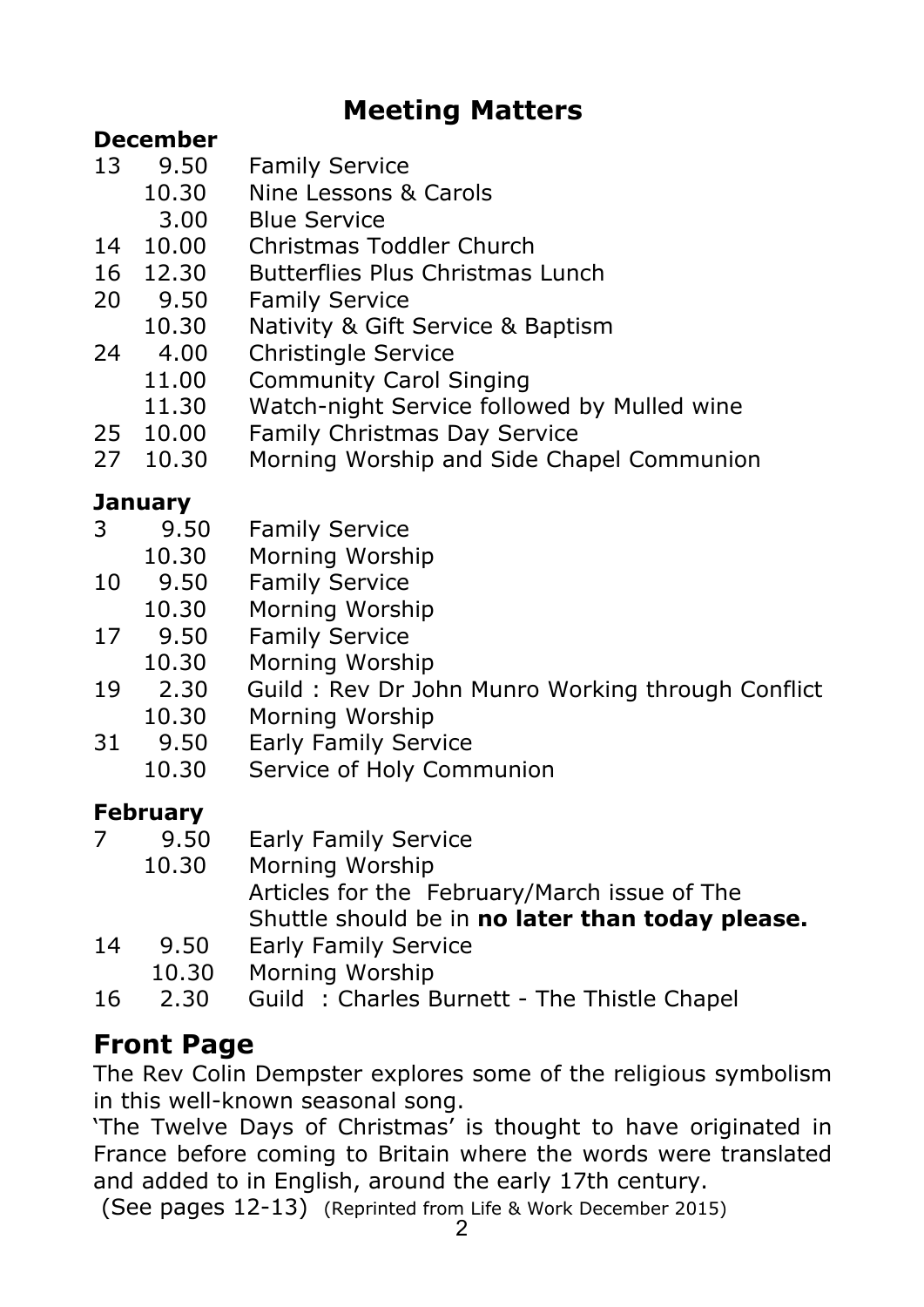# **Reflections**

If you go to the Fairtrade Shop Hadeel in George Street, you can now purchase a nativity set with the Wise men attempting to get to the manger but stopped by the wall, which separates Israel and Palestine.



Bethlehem has always been a little forgot-

ten; an unheard-of village just a little out of the way, and if a committee was set up to choose a village for the Incarnation, the name of Bethlehem probably would have never made the list. And there are many reasons for this.

The obvious choice is Jerusalem. The city is mentioned 611 times in the Old Testament. For centuries, from the day David captured it, Jerusalem was the most important centre of religious and civil life in Israel. Solomon erected his Temple there and the palace was there too.

Then there is the city of Hebron, which played an important part in early Jewish history. Abraham, Jacob, Joseph and later David were associated with Hebron. What about Nazareth? It is where Mary and Joseph hail from.

So why Bethlehem? Bethlehem is where David, Israel's great king, poet, and hero, was born and grew up. It was also where Naomi and Ruth travelled to and where Ruth met Boaz. There is something about Bethlehem. In Hebrew, the word means, "house of bread."

Jesus Christ, the Bread of Life, was born in a house of bread. It was a staple of life; the place identified with the ordinary people, and in some cases the least and the lost and the last. Jesus didn't come for the religious people, for the ones who thought they were acceptable or right, but for the ones who were vulnerable and only too aware of their needs.



Soon Bethlehem will attract wise men and women of today who seek to worship at the site of Christ's birth. It is on the West Bank, on Palestinian territory, with its wall, where its Palestinian residents are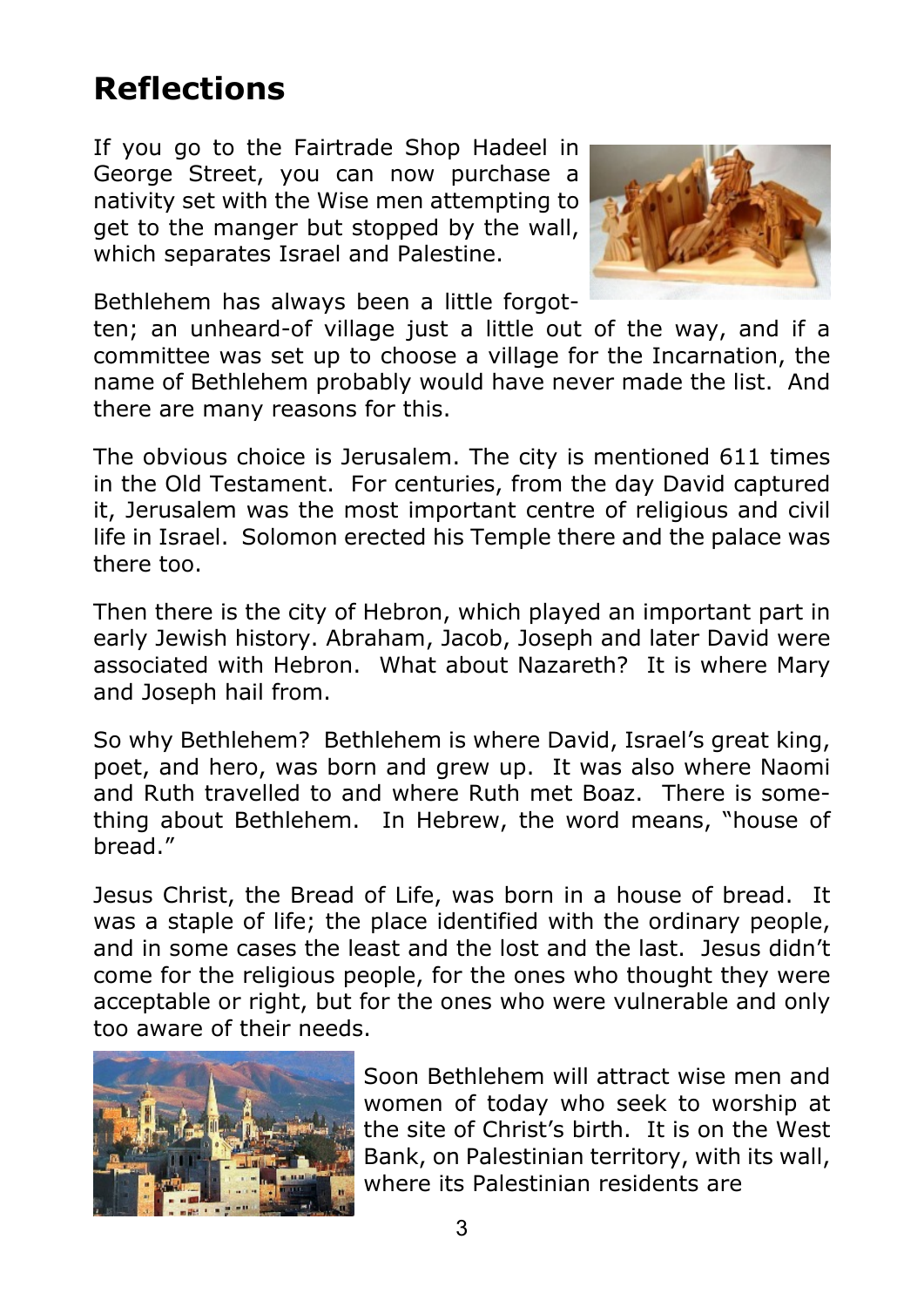continually under the constant threat of violence and abuse from Israeli forces.

Within its walls is sited The Church of the Nativity, which is administered jointly by Greek Orthodox, Roman Catholic and Armenian Apostolic authorities. All three traditions maintain monastic communities on the site. In the last few years there have been repeated brawls among monk and priests over disputes about silence, others' prayers, hymns and even the division of floor-space for cleaning duties. On one occasion one group, who were the keeper of the keys, locked the doors and wouldn't let the others in. The Palestinian police have been called to restore peace and order on many occasions.

In the middle of this most holy place, it is disturbing that the Christians can't or won't get it right. As the people of Bread, who are called to share the Light of the World, they should know better, and so should we, because we are called to remember what is important, and where is important, and who are important.

Emmanuel, God with us.

# Karen K Campbell

#### **Young Life International at Edinburgh Presbytery**

At the last Presbytery meeting in December there was a very interesting and moving talk given by a representative of Young Life International who gave us an insight into their work.

The staff and volunteers enter the world of adolescents, focusing on what matters to them: fun, adventure, friendship and a sense of significance. In doing so, they earn the privilege of talking to them about something that we believe matters most of all: the truth about God and His love for them.

We were shown a video of the Minions song, Boy outside the Gate, which is relevant to all of us as we aim to step out of our church grounds (literally and metaphorically), cross that road and **reach out** to others.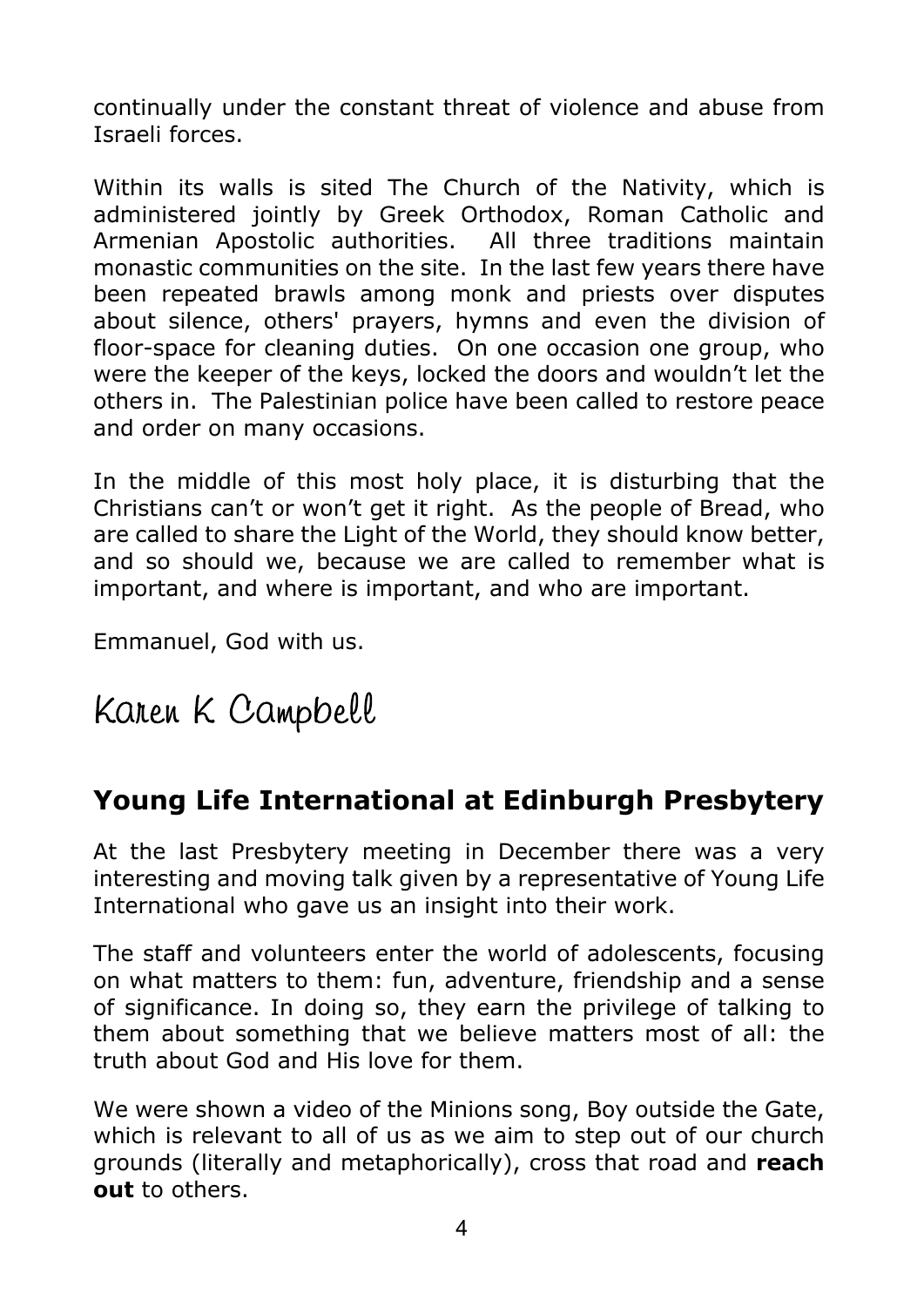# **OUR CHURCH FAMILY & PARISH NEWS**



Congratulations to James Mair on the occasion of his Baptism on Sunday 30th November 2015.



We are delighted to welcome Angela Dean and Tanya Anderson who joined the congregation by Profession of Faith and by Certificate Of Transference we also welcome Jan Chlebowski, Kathleen Ogg, Sheena Scott, Cuillin Scott, Janet Wake and Sandy Wake.

David Charles Meston Beattie, Catherine Muir Mair, James William Mair and Neil Sommerville were ordained and admitted to the office of Elder within the congregation.



Inga Fairweather and Hazel Burns are retiring from running the Toddler Group at MSG after many years of turning up every Thursday and making snacks, putting out toys and providing a warm welcome to many new mums and babies over the years. The Toddler Group will continue "Under new Management".



MSG is providing a temporary home to a local business, SERENE Beauty Therapy, Marchmont Road, who have suffered a devastating flood from a leaking communal pipe.

Butterflies Cafe was delighted to support the Christmas Tree Lighting Ceremony organised by Marchmont Sciennes Community Council by providing mince pies and shortbread.



#### **We give thanks for the life and service of:**

Helen Stark, a resident of the parish, who died on the 5th November 2015.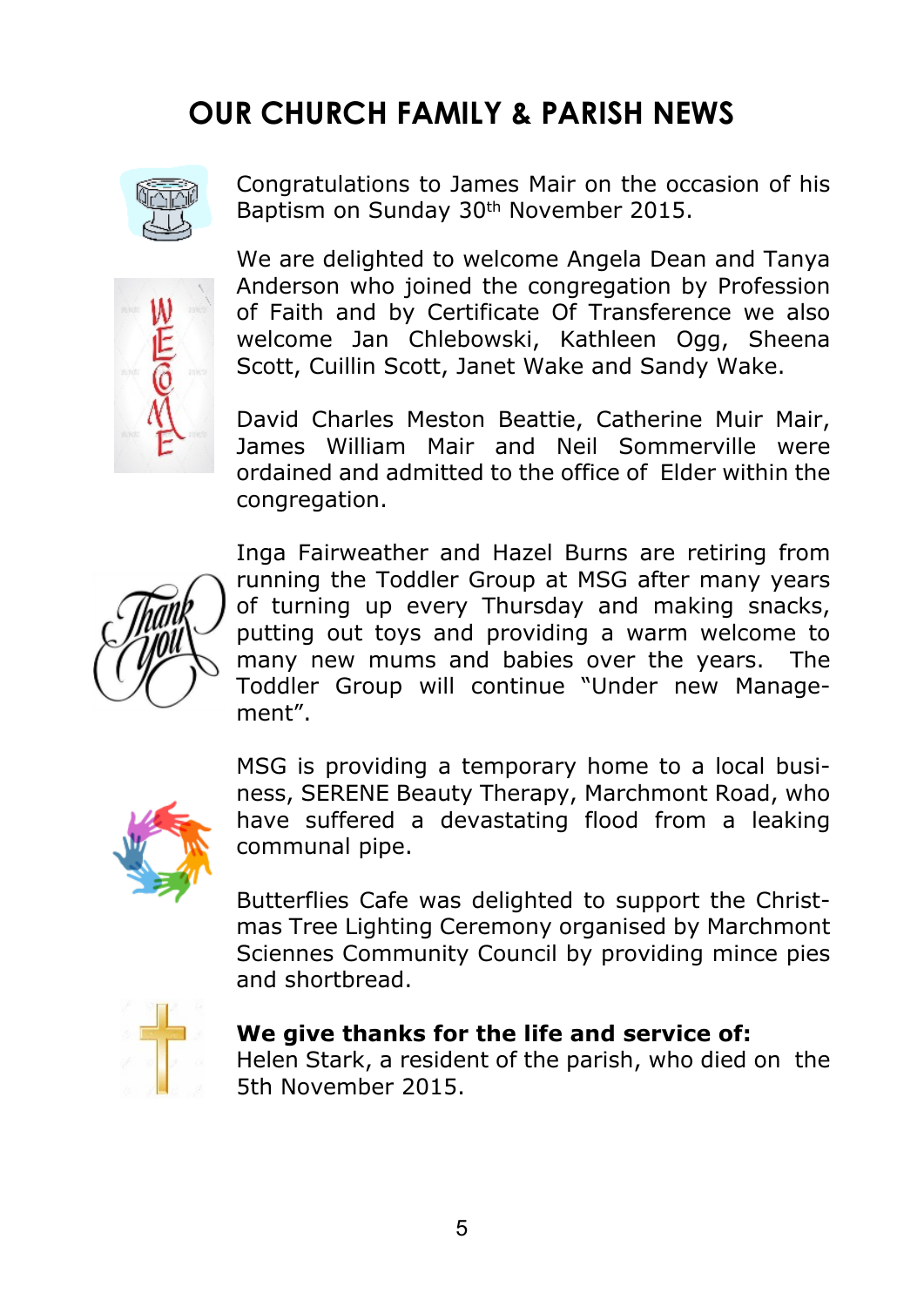# **Festive Family Focus**

Looking back to this time last year, I was writing about Iona being a costume department (it is again), listening to the music for the Nativity play (true again) and thanking all those involved in the children and families work…still very true! No snow at the time of writing though, so something has changed.

I often wonder what else has changed in the year that I have been in post and it can be hard to quantify or measure. We still meet for Early Service and Junior Church with many of the families from last year. We still do crafts, we still find just enough folk to keep the rota's going and we eat breadsticks. However, how we do it and how we feel about it may have shifted. I wonder if we have grown together more, have settled into the new group structure and are developing confidence in it? We can certainly do a good welcome for our new families.

I have loved the opportunities and events over the last few weeks to meet and welcome new people and all ages sharing worship together such as Remembrance Sunday, the confirmations and Baptism along with our new ventures Toddler Church and Kids Club.

I am looking forward to the Christmas Toddler Church, Nativity Service this, complete with pre-show Baptism of the Inn Keeper, and the Christingle Service this year. It will be lovely to see people that I have met and seen in the Church Centre joining with us over Christmas.

Our first event for 6 to 8 year olds was a success! Enjoyed by the small number of children and team alike, including the Yeti Wrap, the Ant Challenge and Scaling the Summit obstacle relay and ice cream to name the highlights. The 'Echidnas on Everest' (Lost Sheep resources this one based on Colossians) had us sticking together and putting up with each other and discovering that baby Echidnas are called Puggles!

Watch this space for what's next!

Happy Christmas!

#### **Bettina**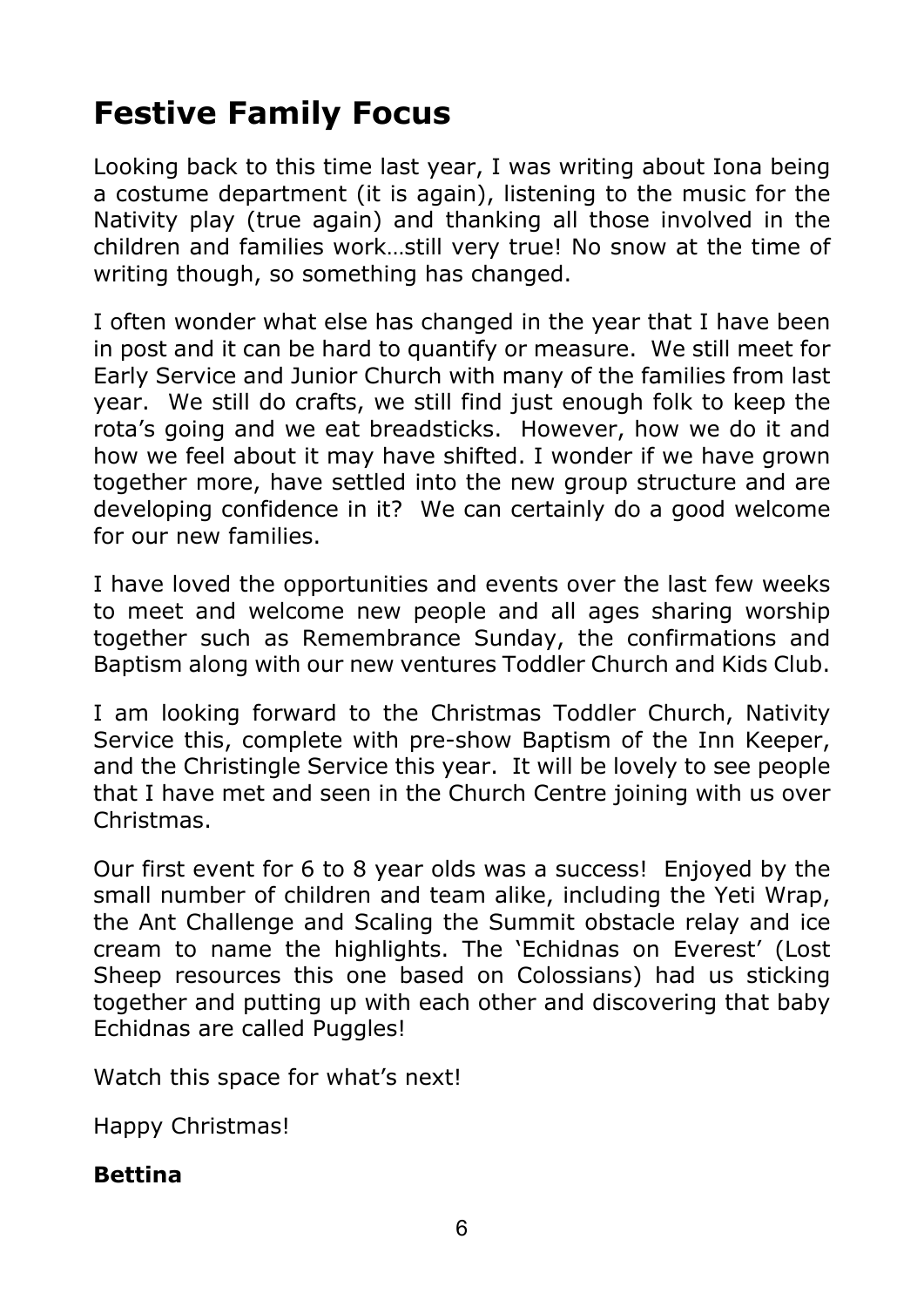# AROUND THE AISLES

**Butterflies** will close for Christmas on Tuesday 22<sup>nd</sup> December and re-open on Wednesday 6<sup>th</sup> January 2016.

**Butterflies Plus -** Christmas Lunch will take place on Wednesday 16<sup>th</sup> December, 3 courses for £10.00. If you have not booked yet and would like to come then please call the office/cafe on 447 4359.

**Old and New -** the blue chairs which have been stored in the North Transcept recently have been sold and gone to their new home at Tron Kirk Gilmerton and Moredun Church.

Finished your Christmas shopping yet? No? Have you signed up to **www.easyfundraising.org.uk** who will donate a percentage of your spend to your favourite cause (**MSG!!!**). At the time of printing we have **£88.27** in the kitty so Keep Calm and Carry on Shopping!

**Remembrance Sunday** was a very moving occasion as always and greatly enhanced by the presence of the Meadows Explorer Scouts who meet in MSG on a Monday evening.

**The Nativity & Gift Service** will take place on Sunday 20th December and this is a chance for the congregation to help many less fortunate families have a better Christmas by buying a gift for a child and bringing it along to go under the tree. Please wrap it and write whether it is for a boy or a girl and what age group it is suitable for. There are many children on our own doorstop who are in living in less than ideal circumstances and will appreciate our help. The Fellowship & Worship Team will be very grateful for your support.

**Tickets for the Hogmanay Ceilidh** are on sale now from the office or the cafe. (See page 10)

**Please remember to collect your used stamps** - remember to leave space around the stamp - from your Christmas cards as the World Mission Dept can sell them to raise money for their 29 projects around the world. Please hand them into the office.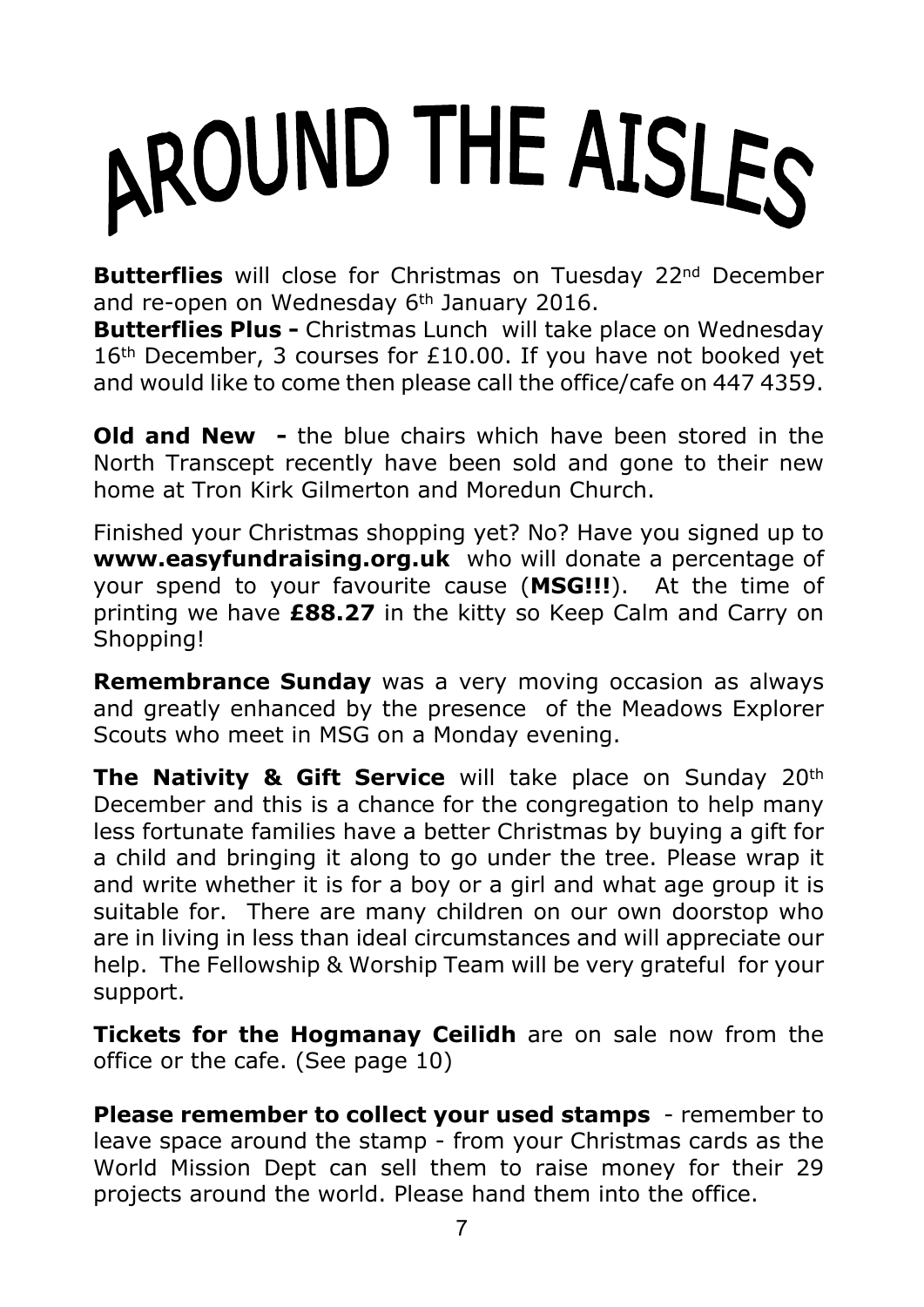# **O little town of Bethlehem …**



It's not often that, as a member of the clergy, I get the opportunity to have Christmas "off" from work. I couldn't tell you the last time that happened and, indeed, it's impossible for me to predict when it might happen again! So, making the most of this opportunity, this year, I found myself impulsively booking a flight to Tel Aviv, to spend Christmas and Hogmanay in Bethlehem and Jerusalem. Yes, it's a bit of a busman's holiday but if you've ever been to Palestine/Israel you'll know that there's just something about the place and people that keeps<br>drawing you back. I've been several drawing you back.

times and, indeed, was there only earlier this year, co-leading a pilgrimage just after Easter with a group of pilgrims from presbyteries in Edinburgh and the Lothians, and England This time, however, I'm going on my own. Whilst not my first trip to Bethlehem, it will be my first visit there at Christmas time.

When I tell people that I'm spending Christmas there the response, generally, surprises me. "Oh, that'll be lovely" or "Wonderful!" or words to that effect are what come back to me, almost as if people have a Hallmark or Paperchase-induced notion of the perfect Christmas card scene. Bethlehem today, however (and I suspect even then), is far from romantic. The reality of human existence and the daily struggle of the Palestinian people is heart-breaking. The photograph above, taken by Cody O'Rourke (an American member of the Christian Peacemaker Team based in the West Bank), shows a scene from Bethlehem only last week (Friday 4th December 2015). If this were a scene from Edinburgh or London or even New York, we might suspect that we are looking at the remnants of fireworks in a post-celebration (but who would set fireworks off during the day?!). Of course, what we can see are, in fact, probably close to 200 rounds of tear gas unloaded by the Israeli military. The military uses an armoured truck that can shoot multiple rounds into the air at once. As you can see in this photograph, the truck drives into the crowd and fires rounds of tear gas liberally.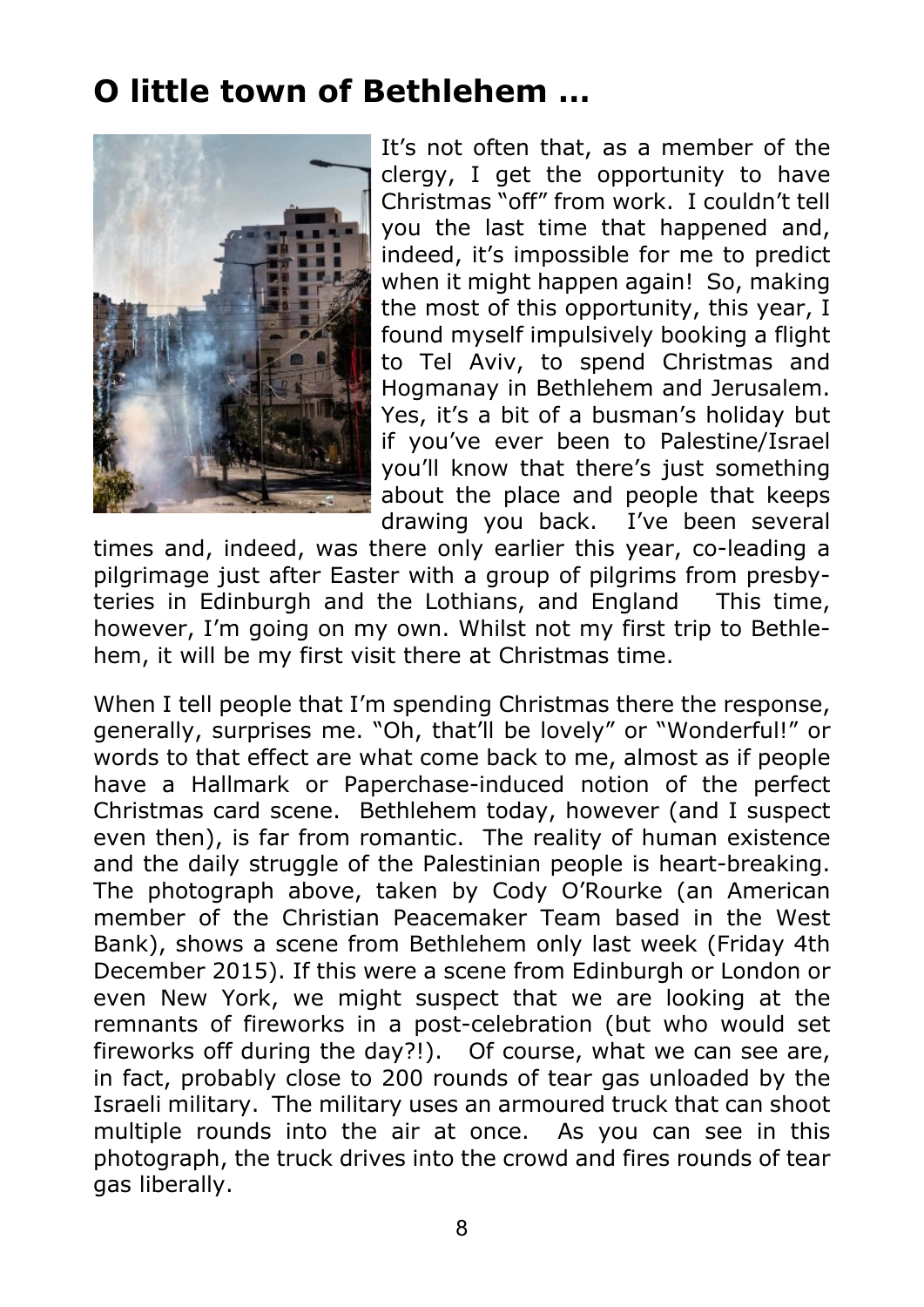The barrels of the chambers on the four mounted rows that fire the canisters have different angles so that, when the rounds are shot off, they land before and after the crowd, leaving them little option for clean air.

When we sing our familiar carols this year, let's remember the reality of the situation in that land once known as 'holy'. I don't have answers to the complexity of the situation in Palestine and Israel, but I know hat Palestinian Christians have asked of me: "Pray for us. Tell people our story. Come and visit us again." Or, in words from Amnesty International's website:

> The innocent imprisoned. Movement restricted. Trade suffocated. Homes demolished.

Human rights abuses are rife in Israel and the Occupied Palestinian Territories.

O little town of Bethlehem … indeed. Pray. Learn and tell the story. Even visit, if you can ….

The Revd John McMahon Chaplain, Broadmoor Hospital, Berkshire Moderator of the Presbytery of England

*Bethlehem – On Saturday, 5th of December at 7:30 pm, Churches of Bethlehem rang their bells for peace. Churches all over the world were invited to join the event. (Marchmont St Giles' participated)* The Church has entered Advent, a liturgical time of waiting for the birth of Jesus Christ. As in every year, attention is focused on Bethlehem, city of the Incarnation, where preparations for Christmas are in full swing.

Considering the general atmosphere which prevails for the moment in the Holy Land, the Municipality of Bethlehem decided to maintain the calendar of planned events but with some changes. Accordingly, the traditional meal after the lighting of the Christmas tree in Manger Square was cancelled; decorations are fewer; various concerts initially scheduled did not take place. Decisions were made "out of *respect for our martyrs (Palestinians of Bethlehem who died in recent weeks in clashes with Israeli forces),* for *their families, and for the situation itself*", stated Vera Baboun, Mayor of Bethlehem. "*Bethlehem remains a city of peace,"* she further points out, *"and during this Christmas, we must pray more than ever for this peace*".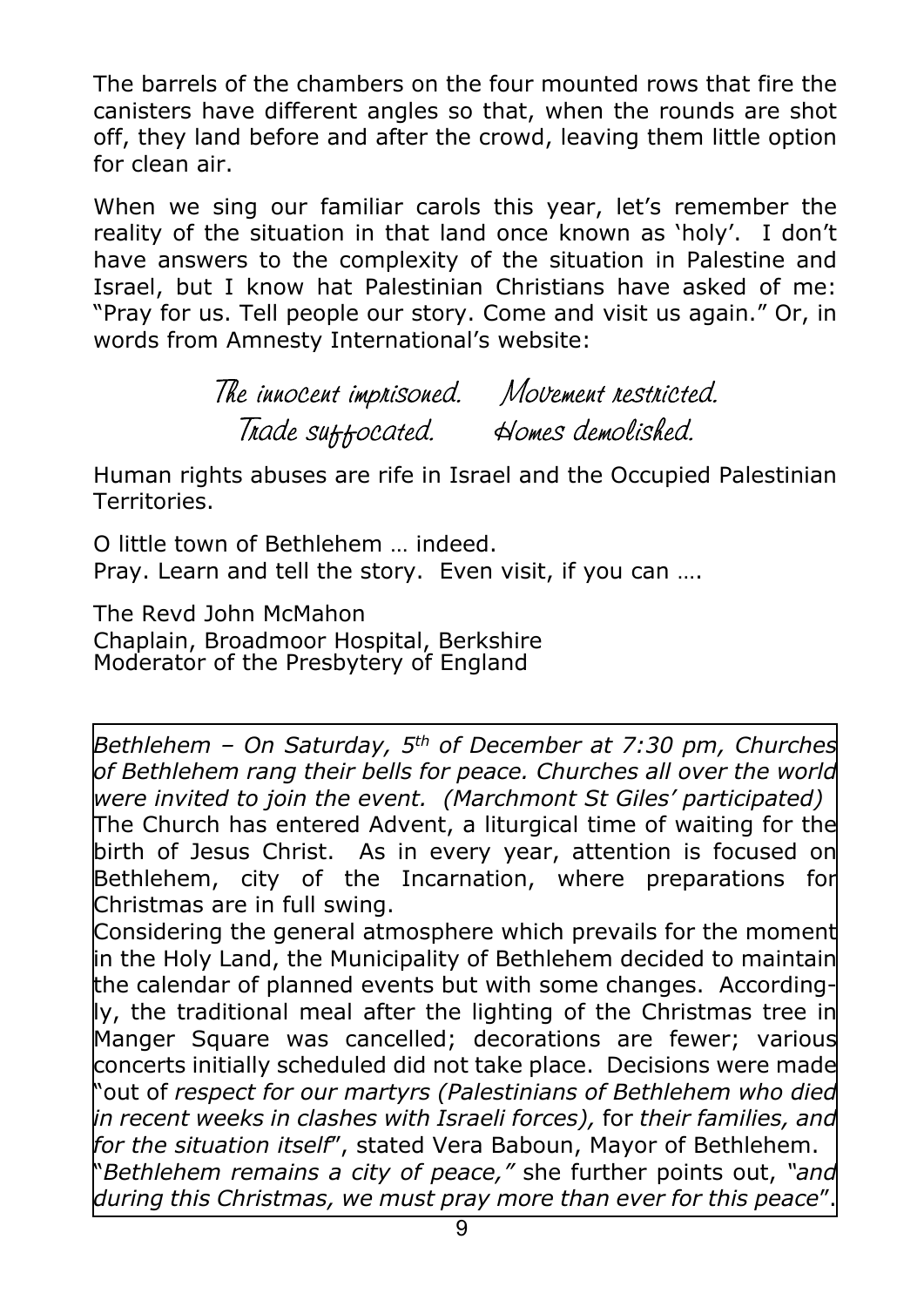# **HOGMANAY CEILIDH**

# for all the family



with David Vivanco



 $AT$ 

# MARCHMONT ST GILES' PARISH CHURCH



# WEDNESDAY 31ST DECEMBER

# 7.30-10.00pm

# tickets £7.50 under 12's £3.00

family ticket £20 (2 adults and up to 3 kids)

includes nibbles and soft drinks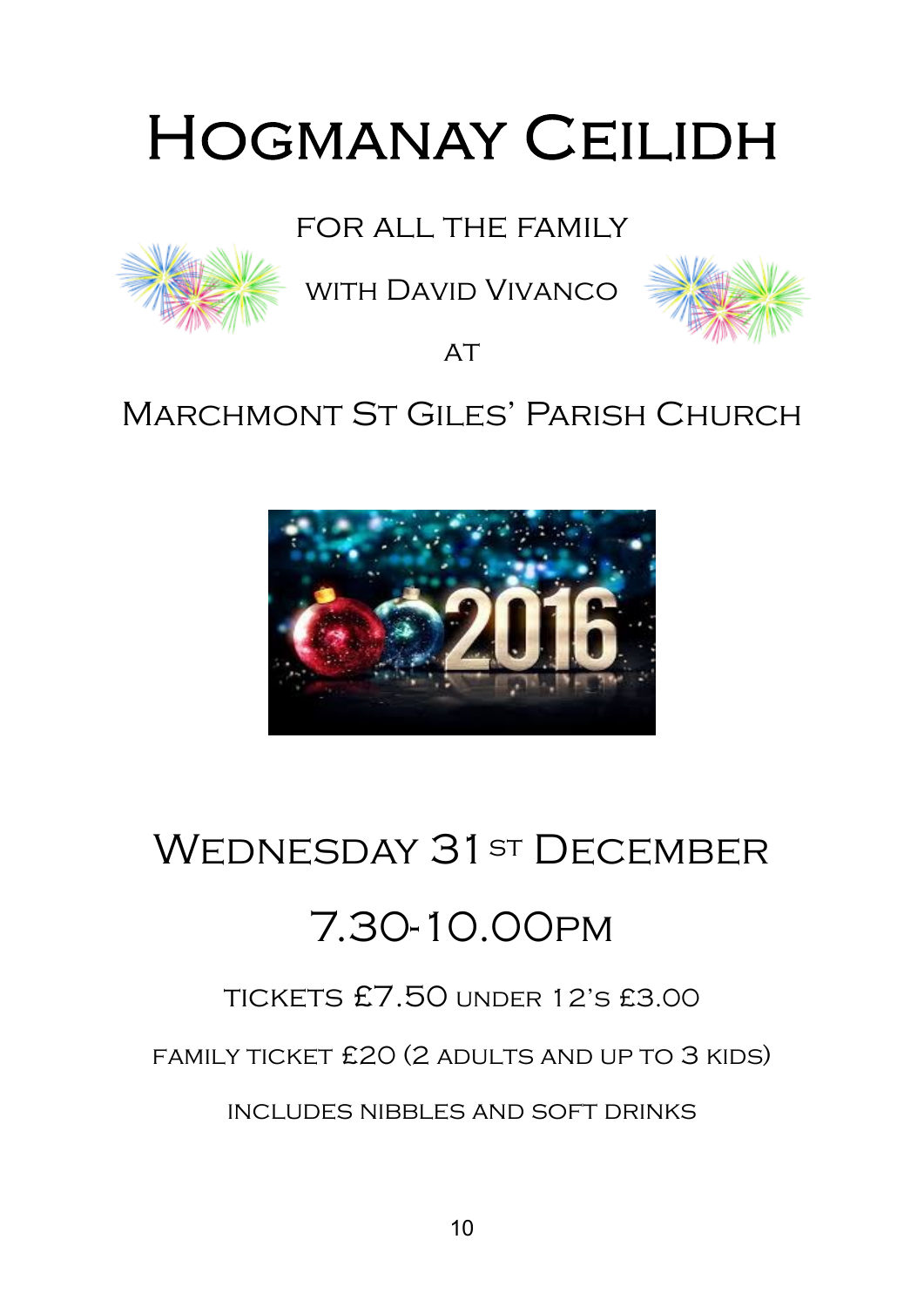# **NEW YEAR GREETINGS FROM THE GUILD!**



By the time this goes to press the Guild will have enjoyed a scrumptious Christmas Lunch at the Braid Hills Hotel with much laughter and fun as the last "meeting" of 2015.

Our first "daylight" meeting of 2016 will be held on January 19th at 2.30 p.m. in the St Giles Room (enter by the side door of the Church), BUT PLEASE NOTE A CHANGE OF TOPIC FROM WHAT EILEEN INTIMATED at the last meeting! Our good friend Dr John Munro will be guiding us through the discussion topic "Working with conflict". Some of you will remember his very helpful contribution a couple of years ago on a discussion topic.

Our second "daylight" meeting of 2016 will be held on February 16th at 2.30 p.m. in the St Giles Room, when Charles Burnett, well known for his fascinating talks on many matters of heraldry, will talk to us about the Thistle Chapel. Not to be missed!

Another lively meeting will be held on March 1st, back in the Church Centre, at 7.30 p.m., when the intriguing question,

"Why does an old Professor care about a chap called Rupert Bear?" will be answered by Professor Alan Murray, who is by no means as elderly as he implies, and an entertaining speaker.

> "Guild members may go back in time, And find they're chattering in rhyme…"

Past meetings not yet reported on in The Shuttle will make an appearance in the February edition.

# **Happy Christmas from Marchmont St Giles' Guild**

**And**



**A Happy New Year to All**

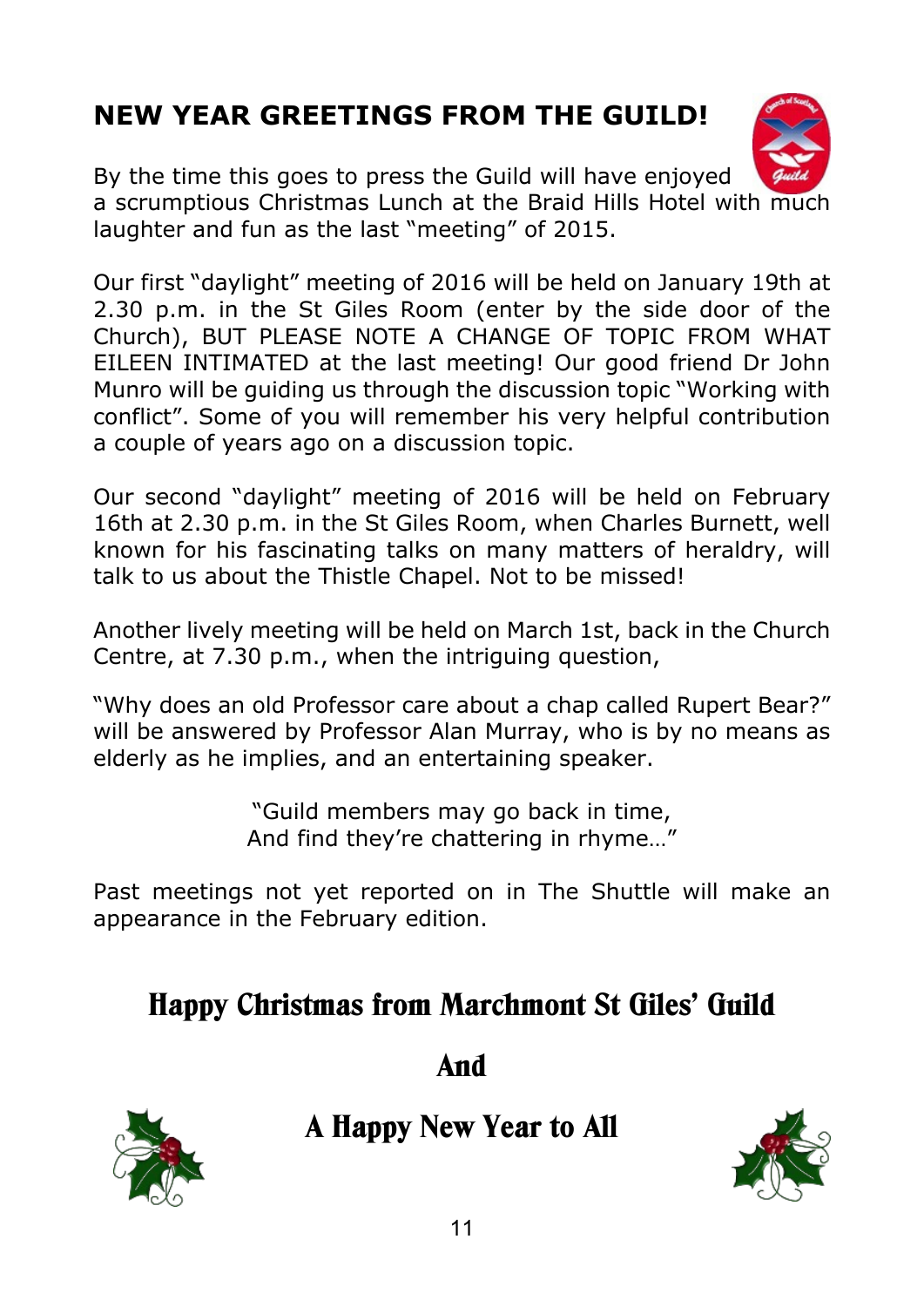# ON THE FIRST DAY OF CHRISTMAS...

#### **'On the first day of Christmas my true love sent to me... 'A partridge in a pear tree...'**

Points to Jesus and the cross (Galatians 3: 13). In the art world, the traditional symbolism for the church as the preserver of truth, is often depicted as a partridge.

#### **'Two turtle doves...'**

Reminds us of the offering of the poor (Leviticus 1: 14; 5: 7 and 12: 6-8) made by Mary and Joseph after the birth of Jesus (Luke 2: 20-24) . Apart from the significance of a dove as a symbol of the Holy Spirit, the two turtle doves may represent the Old and New Testaments.

#### **'Three French hens...'**

The three hens can represent the three gifts of Gold, Frankincense and Myrrh, brought by the Wise Men to the baby Jesus (Matthew 2: 11). They can also symbolise the Three Persons of the Trinity; Jesus's three days in the tomb or the three virtues of faith, hope and love (1 Corinthians 13: 13).

#### **'Four calling birds...'**

The original words were 'four colley (or colly) birds', colley being an old English word for coal dust or black. The blackbird used to be known as a 'colleybird'.

The original words came from the legend that Saint Benedict was challenged by the devil in the form of a blackbird and overcame him using the sign of the cross.

However it has long been accepted that the 'four calling birds' refers to the four Gospels.

#### **'Five gold rings...'**

May be linked to the 'ringed pheasants' sometimes depicted in the early paintings of the Nativity.

It may also be a reference to the fact that seven of the 'days' refer to birds and five to people represented as the golden rings. Whatever the origin of 'the five golden rings' they are widely accepted as representing the first five books of the Old Testament known as the 'Pentateuch'.

Picture by Xavier Romero-Frias. (Creative Commons)

#### **'Six geese a-laying...'**

Are taken as representing the six days of creation. The sixth day was when God created all living creatures, including humankind (Genesis 1: 24-31).

The geese eggs hinted at could also be an oblique reference to Easter.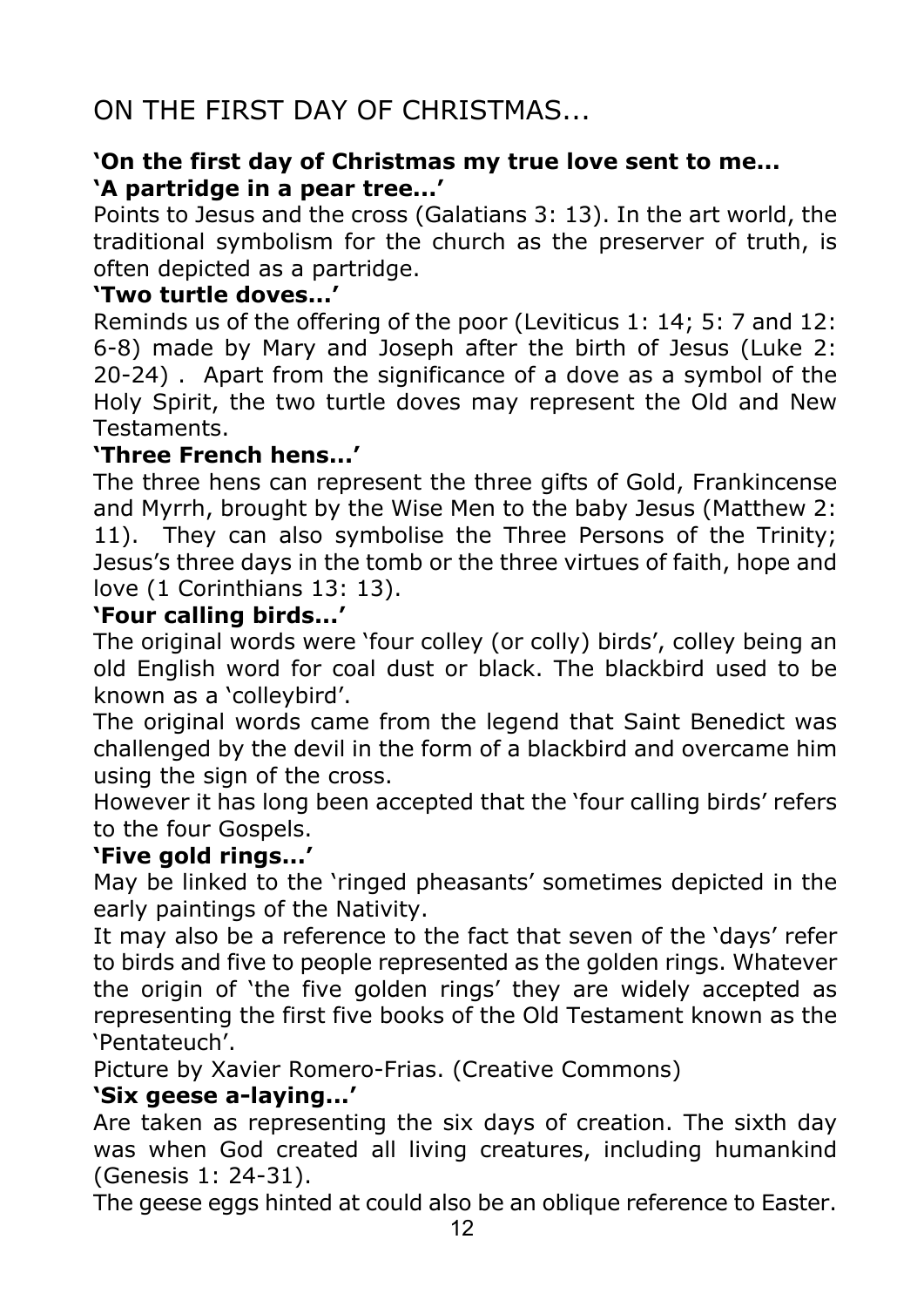#### **'Seven swans a-swimming...'**

Although the swans do not appear to have any religious significance, the number seven certainly does. Seven being a divine number, representing perfection, it is also thought to refer to seven gifts of the Spirit found in Paul's letter to the Romans (12: 6-8). **'Eight maids a-milking...'**

Widely held to represent the Beatitudes in Matthew's Gospel (5: 3-11), even though there are actually nine Beatitudes in Matthew. Eight is more accurately associated with the eighth day which came after the Jewish week ended on their Sabbath day (our Saturday), which we now call Sunday. There is also a link to some baptismal fonts being octagonal shaped as well as Paul's reference to the 'milk of the gospel' in 1 Corinthians (3: 2).

#### **'Nine Ladies dancing...'**

Represent the nine fruits of the Spirit in Galatians (5: 22-23). There may also be links with the nine muses of Classical Greek and Miriam dancing before the Lord in Exodus (15: 20-21).

#### **'Ten Lords a-leaping...'**

Represent the Ten Commandments. It is thought that these originate from our Lord's criticism of the Pharisees who treated the Law as their God, making each commandment a Lord, thus they had ten Lords.

#### **'Eleven pipers piping...'**

Refers to the 11 Apostles who remain faithful to our Lord Jesus after the betrayal by Judas Iscariot. The sense of 'piping' being ongoing, reminds us that the Apostles were the first to begin sharing the Gospel.

#### **'Twelve drummers drumming...'**

Again the number twelve has great biblical significance, from the twelve tribes of Israel to the twelve disciples called out to be the twelve Apostles. However it is generally thought the twelve drummers drumming represent the twelve points of doctrine in the Apostles' Creed.

While this is not an exhaustive list of possible meanings to each of the days, it hopefully helps to lift the song out of the 'silly songs' of Christmas and adds to our enjoyment of actually singing it. It also leaves room for your own creative interpretation of what each did mean.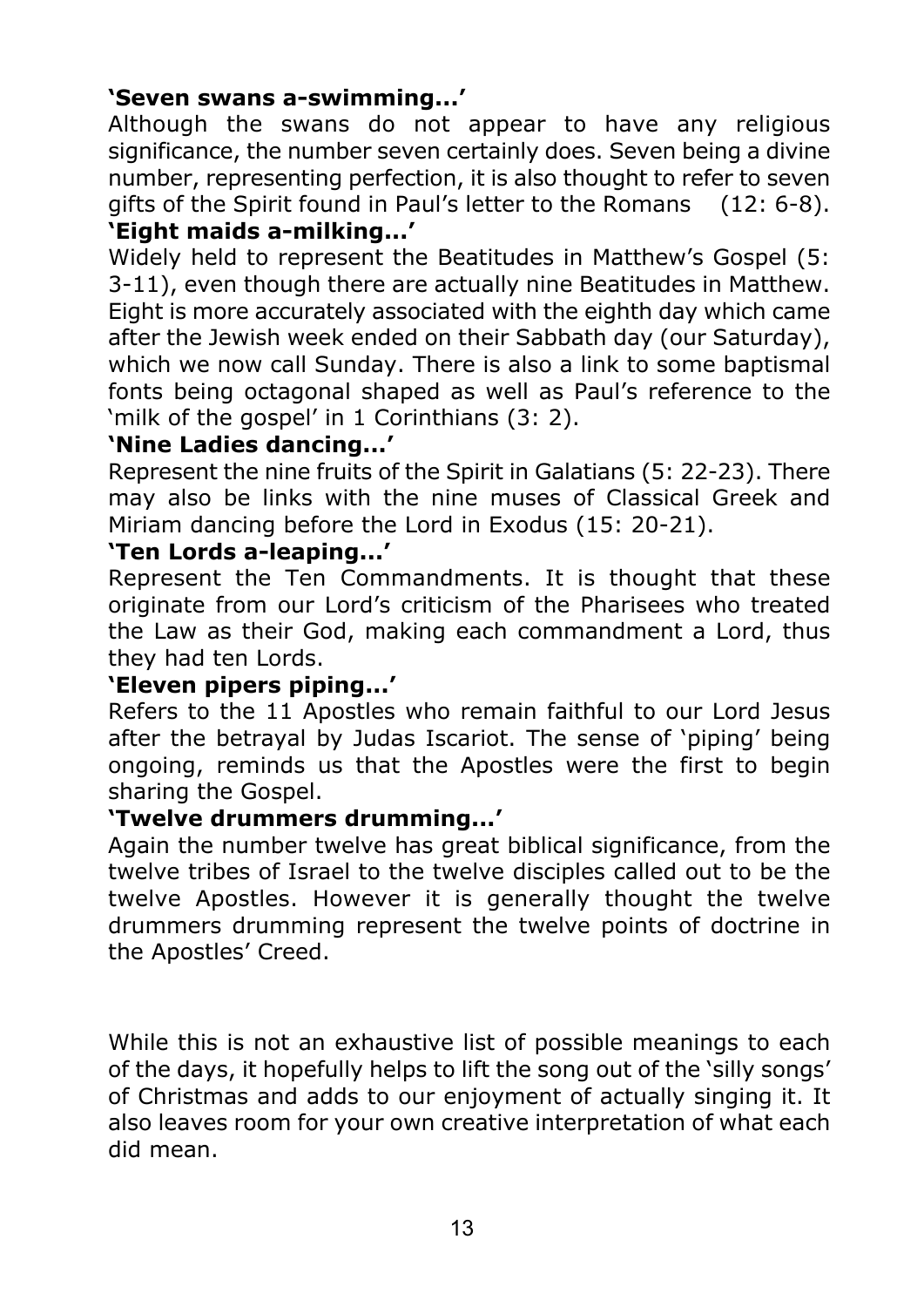

#### **The Meaning Of Christmas**

Far away in Bethlehem, a Baby Boy was born; Born with neither riches nor with fame, Yet Wise Men came from all around to bring to Him their gifts, And peace was felt by all who heard His name.

Angels watched Him as He slept, and gently rocked His bed;

Their voices singing softly in His ear;

His Mother and His Father both gave thanks to God above

For the greatest gift of all, their Son, so dear

They knew His life upon this earth would not be filled with wealth,

They also knew He would encounter strife; But most of all, they knew that He would be a loving Child,

And teach the love of God throughout His life.

At Christmas, as we celebrate this Birth of Jesus Christ,

Let's keep in mind the truth of Christmas Day;

For it's not the Christmas wrappings, nor the gifts that lie within,

But our gift of love to others in every way...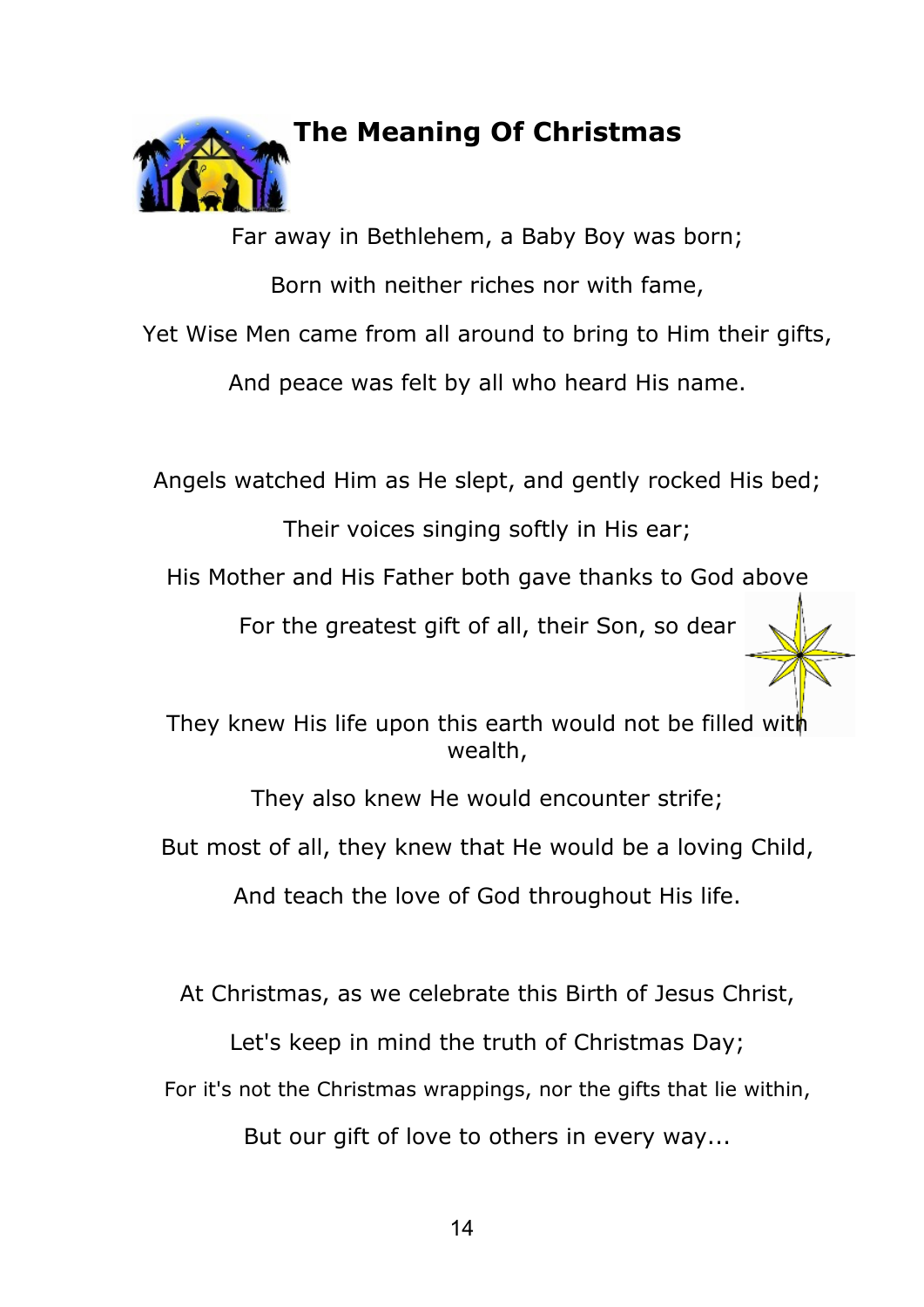# **And Finally…. The Missing Five Pound Note**

Chippenham George worked for the Post Office and his job was to process all the mail that had illegible addresses. One day just before Christmas, a letter landed on his desk simply addressed in shaky handwriting: 'To God'. With no other clue on the envelope, George opened the letter and read:

Dear God,

I am an 93 year old widow living on the State pension. Yesterday someone stole my purse. It had £100 in it, which was all the money I had in the world and no pension due until after Christmas. Next week is Christmas and I had invited two of my friends over for Christmas lunch. Without that money, I have nothing to buy food with. I have no family to turn to, and you are my only hope. God; can you please help me?

Chippenham George was really touched, and being kind hearted, he put a copy of the letter up on the staff notice board at the main Fareham sorting office where he worked. The letter touched the other postmen and they all dug into their pockets and had a whip round. Between them they raised £95. Using an officially franked Post Office envelope, they sent the cash on to the old lady, and for the rest of the day, all the workers felt a warm glow thinking of the nice thing they had done. Christmas came and went. A few days later, another letter simply addressed to 'God' landed in the Sorting Office. Many of the postmen gathered around while George opened the letter. It read,

Dear God,

How can I ever thank you enough for what you did for me? Because of your generosity, I was able to provide a lovely luncheon for my friends. We had a very nice day, and I told my friends of your wonderful gift - in fact we haven't gotten over it and even Father John, our parish priest, is beside himself with joy. By the way, there was £5 missing. I think it must have been those thieving fellows at the Post Office.

George could not help musing on Oscar Wilde's quote: 'A good deed never goes unpunished'